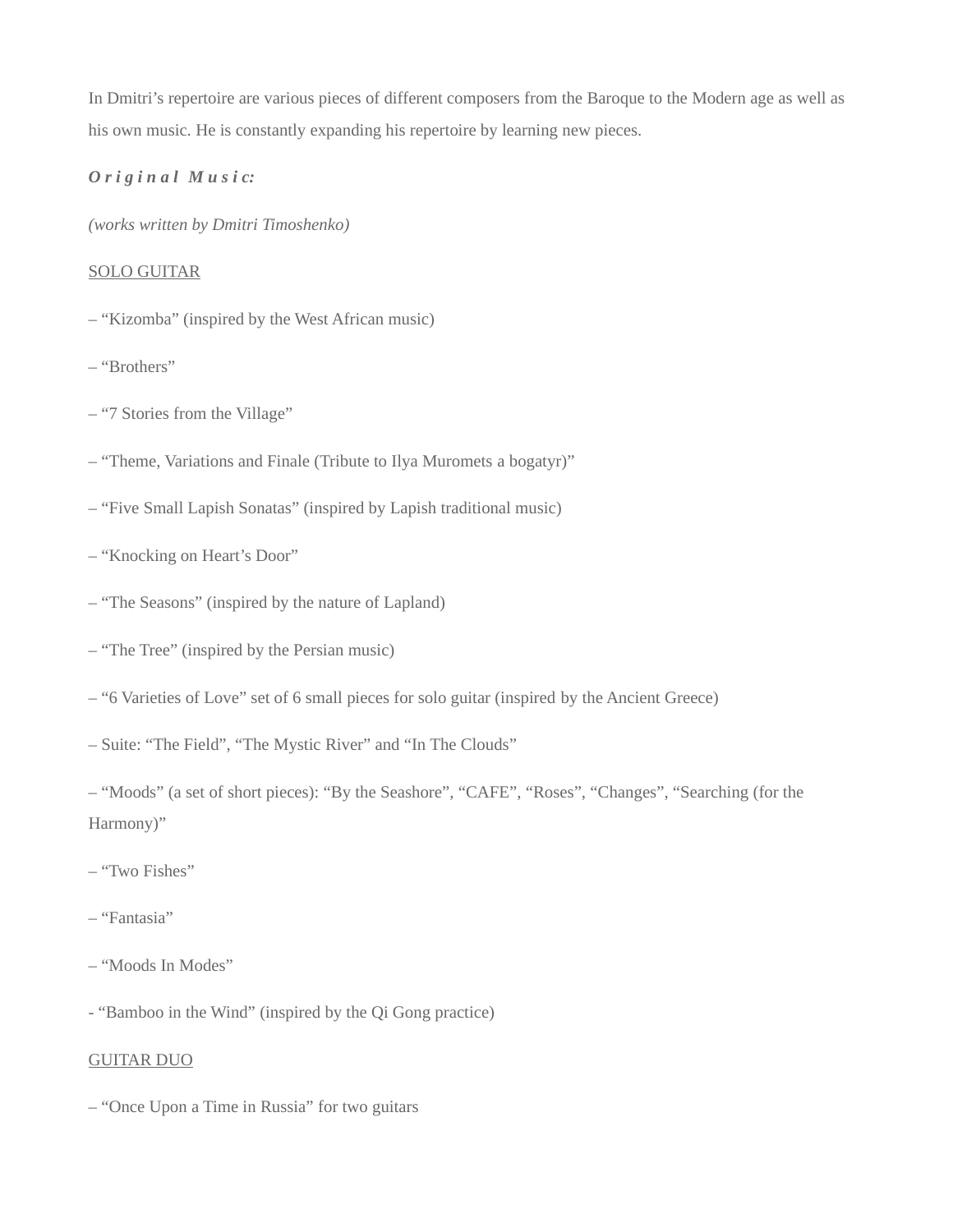– "The Miraculous Monk" (commissioned by the [Vanalinna hariduskolleegium](http://vhk.ee/))

– "Un Reve" for two guitars

– "I and Thou" for two guitars (orig. for two violins. Inspired by the West African music)

– "Farewell" arr. for two guitars (orig. piano solo)

– "Promise" for two guitars

– "A Tune" for two guitars

– "Busy" for two guitars

### FOUR GUITARS

– "The Bee and the Flower" for four guitars and narrator (a fairy tale for kids and parents)

### OTHER

– "Там, Где Вечно Дремлет Тайна…" ("Where Mystery Eternally Asleep…" trans. D.T.) for soprano, guitar and double bass. Text: Sergei Essenin

– "Кровь Бежит по Томным Жилам…" ("Blood Runs Through the Languid Veins…" trans. D.T.) for lute and soprano. Text: Georgy Ivanov (commissioned by the [L'Association des concerts de musique ancienne,](http://www.acma.ch/Site_ACMA/ACCUEIL.html) Christine Gabrielle Madar)

– "Fugue in G-Major" for string quartet

– "Kizomba" for English horn (or oboe) and guitar

– Suite "(Woke Up) In the Dream" for English horn (or oboe) and guitar (commissioned by the [Duo Telluur](https://duotelluur.com/))

– "The Laughing Song" – for guitar and soprano. Text: William Blake

– "Farewell" – for solo piano

– "Above the Stars" (Electronic dance music. Kizomba)

– "Falling in Love" (Electronic dance music. Kizomba)

#### *Renaissance:*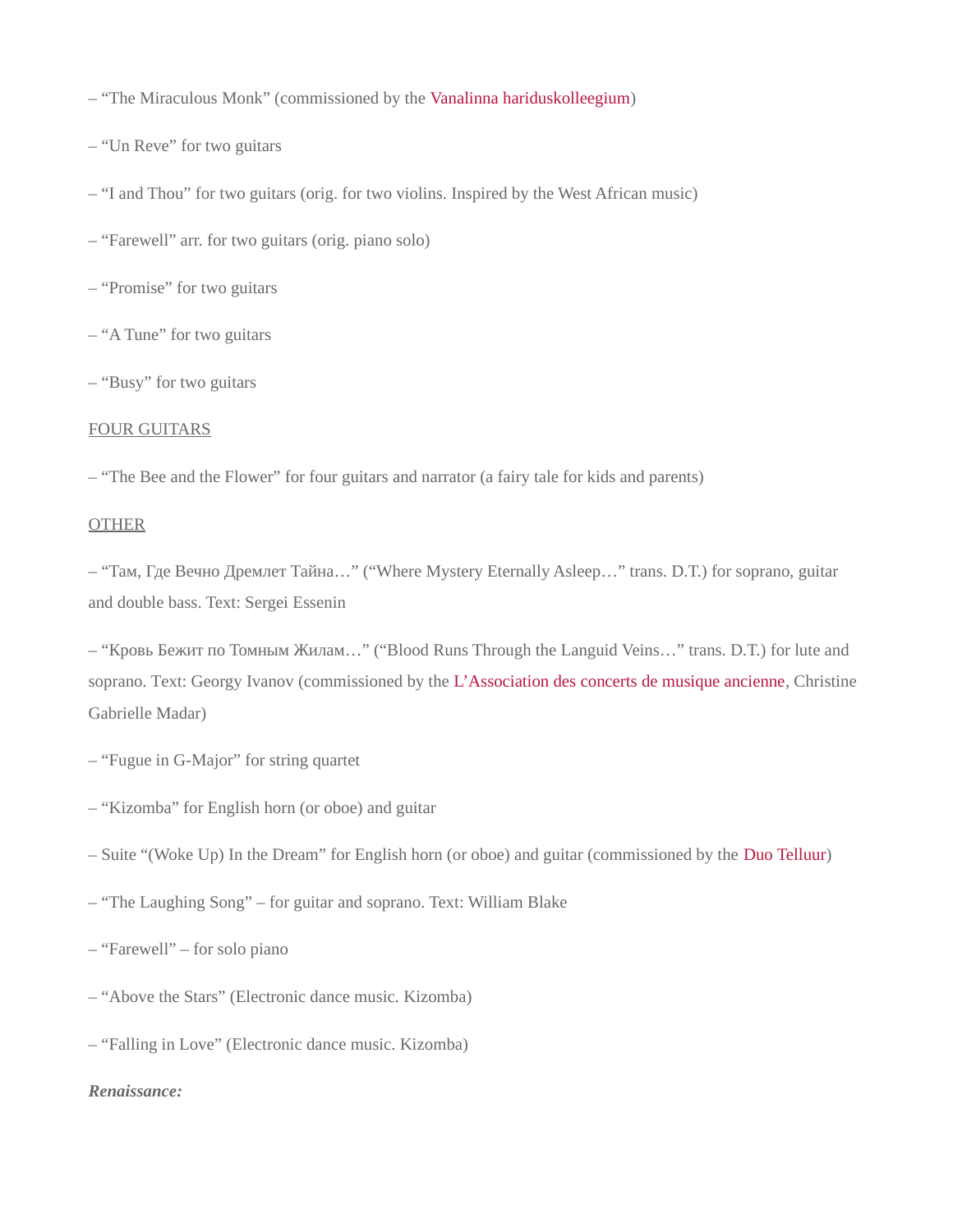Francesco da Milano – "Ricercare" and "Fantasia"

John Dowland – "Lachrimae Pavan"

#### *Baroque:*

- J.S. Bach "a-minor Sonata" for solo violin (arr. Timo Korhonen)
- J.S. Bach "g-minor Sonata" for solo violin (arr. Timo Korhonen)

## *Romanticism:*

- Mauro Giuliani "Rossiniana No.3"
- F. Chopin "Nocturne op. 9 no. 2" (arr. F. Tarrega)
- Miguel Llobet "Catalan Songs"
- Kaspar Mertz "Bardenklänge" opus
- Moreno-Torroba pieces from collection "Spanish Castles"
- Isaac Albeniz "Granada" and "Sevilla"
- Miguel Llobet "Catalan Songs"
- Enrique Granados "Valses Poéticos"
- Joaquin Turina "Sevillana"
- Hector Villa-Lobos "Etudes"
- Hector Villa-Lobos "5 Preludes"
- Manuel Ponce "Prelude and Ballet"

## *Modern:*

- Leo Brouwer "Etudes I XX"
- Toru Takemitsu "All in twilight"
- T. Takemitsu "To The Edge Of Dream" for guitar and Orchestra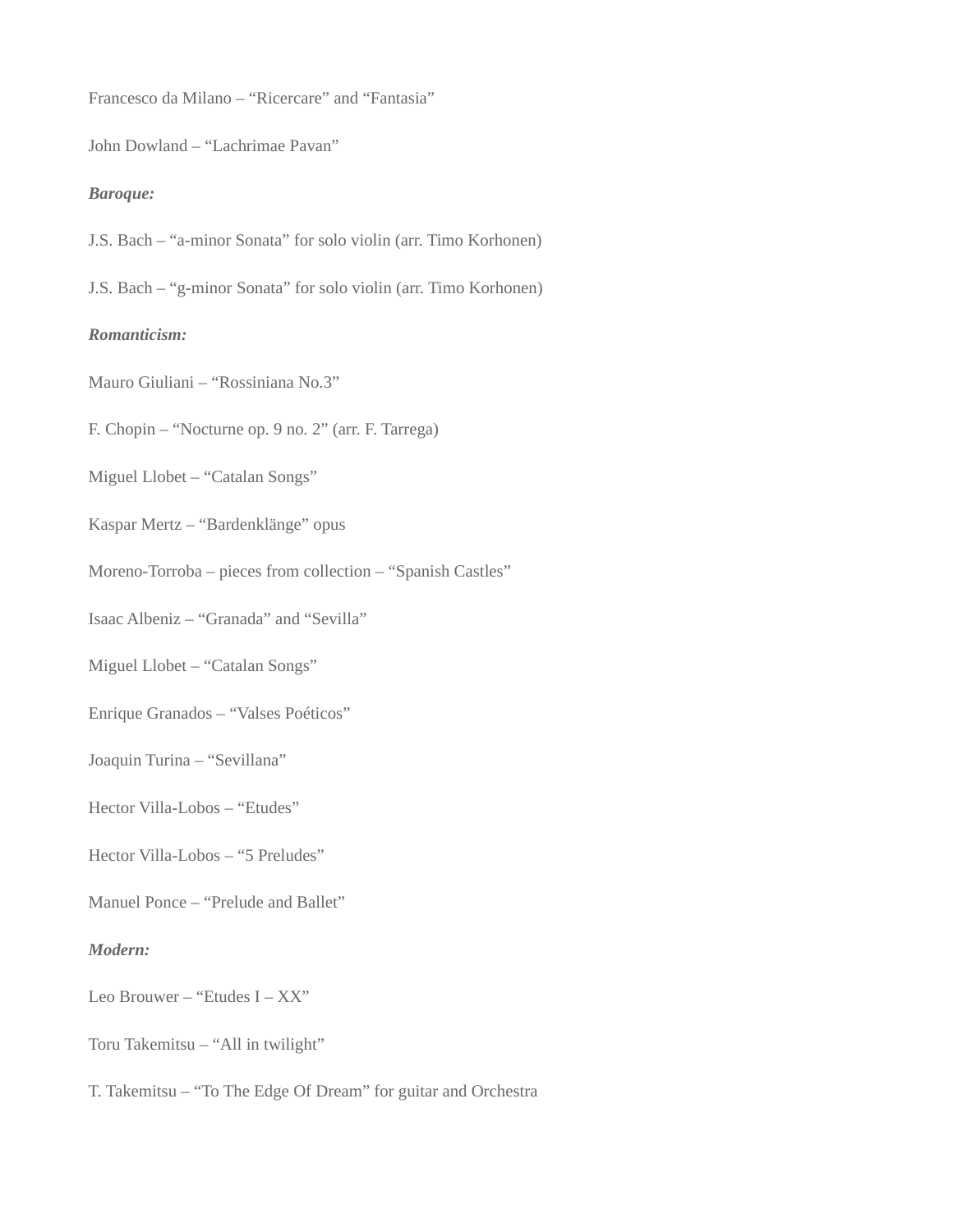Carlo Domeniconi – "Variations on Anatolian folk song"

Toshio Hosokawa – "Japanese Ancient Songs"

#### *Estonian music:*

Riho Esko Maimets – "Aftermath" (written for Dmitri Timoshenko)

Vsevolod Pozdejev – "Poem for Guitar" (written for D. T.)

René Eespere – "Evocatio"

#### *Guitar duo:*

J.S.Bach – "Inventions" (arr. for guitar)

Mario Castelnuovo-Tedesco – "Preludes ja Fugas"

Antoine de Lhoyer – "Duo Concertante op.1"

Antonio Ruiz-Pipó – "Homenaje a Villa-Lobos"

P. Tchaikovsky – "Seasons" (selected pieces, arr. Dmitri Timoshenko)

A. Scriabin – "Preludes" op. 74 (selected pieces, arr. D.T.)

Manuel de Falla – "Spanish Dance No. 1"

Paolo Bellinati – "Jongo"

Riho Esko Maimets – "Prayer of Quiet" (written for D. T. and Vahur Kubja)

Astor Piazzolla – "Adios Nonino", "Cafe 1930"

Astor Piazzolla – "Tango Suite" for Two Guitars

René Eespere – "Ante Diem" for Two Guitars

### *Duo with a cellist:*

A. Piazzolla – "Cafe 1930"

F. Schubert – "Sonata Arpeggione" (arr. Timo Korhonen)